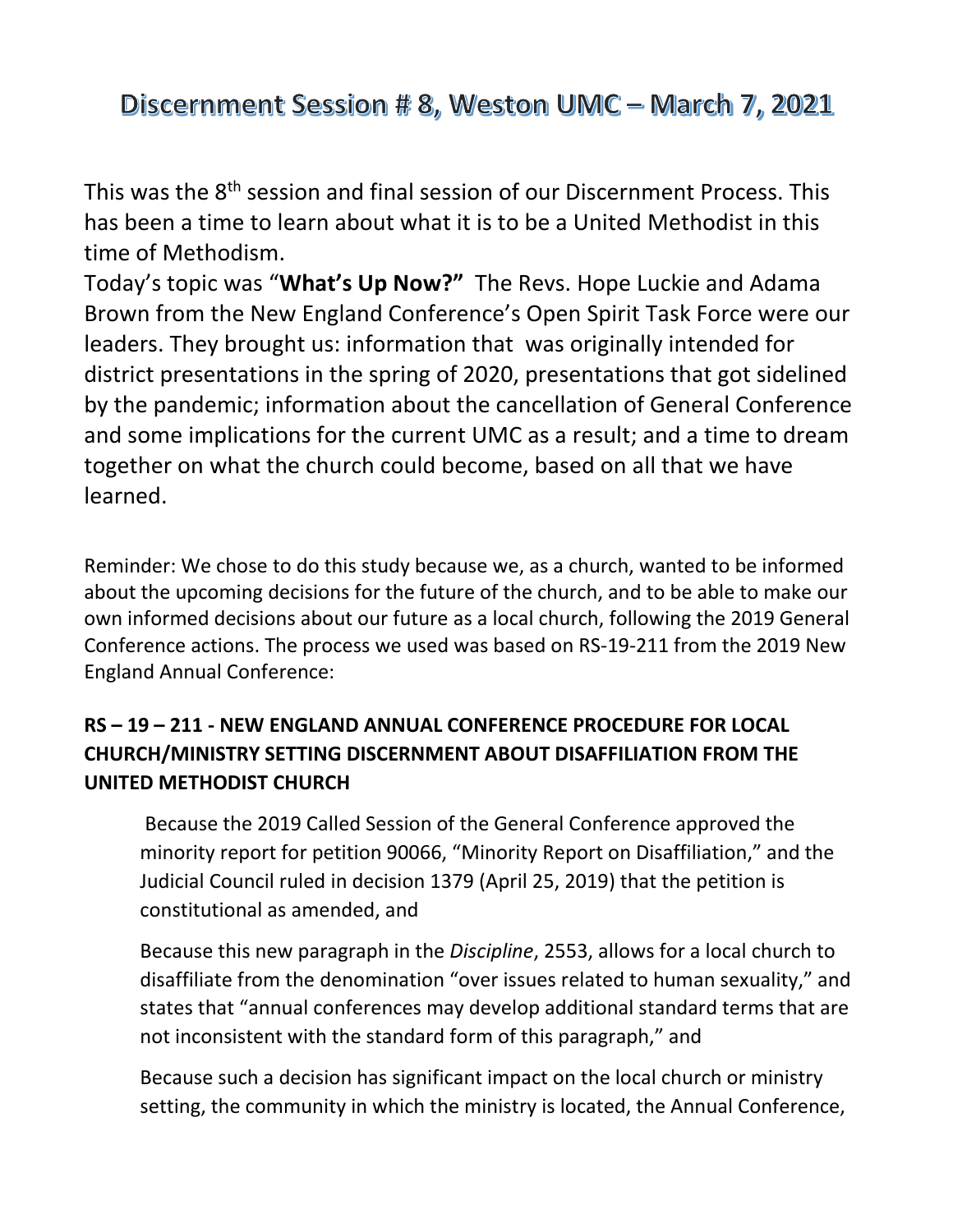and the strategy and witness of the Church of Jesus Christ in contexts local and regional, and therefore must be undertaken with the greatest sensitivity to matters both spiritual and temporal,

Therefore, the New England Annual Conference approves the following procedure to be included in our Conference Policies and Procedures, governing the process and conditions for churches and ministry settings within New England in discernment about disaffiliation from The United Methodist Church:

1. Before a District Superintendent may call for a church conference for disaffiliation, the local church or ministry setting shall undergo a discernment period of no shorter than eight months.

2. During this discernment period, the local church/ministry setting shall seek assessments of the impact of this action upon the church, community, and Conference from *at least* the NEAC Trustees, Cabinet, Treasurer, Council on Finance and Administration, Chancellor, Benefits Officer, and the Conference Board of Congregational and Community Development evaluating the strategic missional impact of the church/ministry setting. These conference entities must make an initial response to the request within 30 days or will be deemed to not impede the discernment process of the local church. The church/ministry setting shall also develop a statement articulating their theological and missional foundations in seeking disaffiliation for reasons of conscience "related to human sexuality." \*

3. The local church or ministry setting shall hold a minimum of four listening sessions, advertised to and open to the full professing membership, at least two of which are also advertised to and open to those beyond professing membership, who participate in the ministries of the church/ministry setting. These sessions shall solicit the input of these constituents and shall report the findings of the assessments named in (2.) above. The sessions shall be facilitated by the District Superintendent or their designee, and may not be facilitated by the pastor, the hired or appointed staff, or any member or constituent of the church/ministry setting.

4. After the discernment period, the church conference, and an affirmative 2/3 vote of the professing members present, the Disaffiliation Agreement may be formulated in accordance with ¶2553, and shall include the recommendations and assessment from the Conference bodies named in (2.) above. It shall also